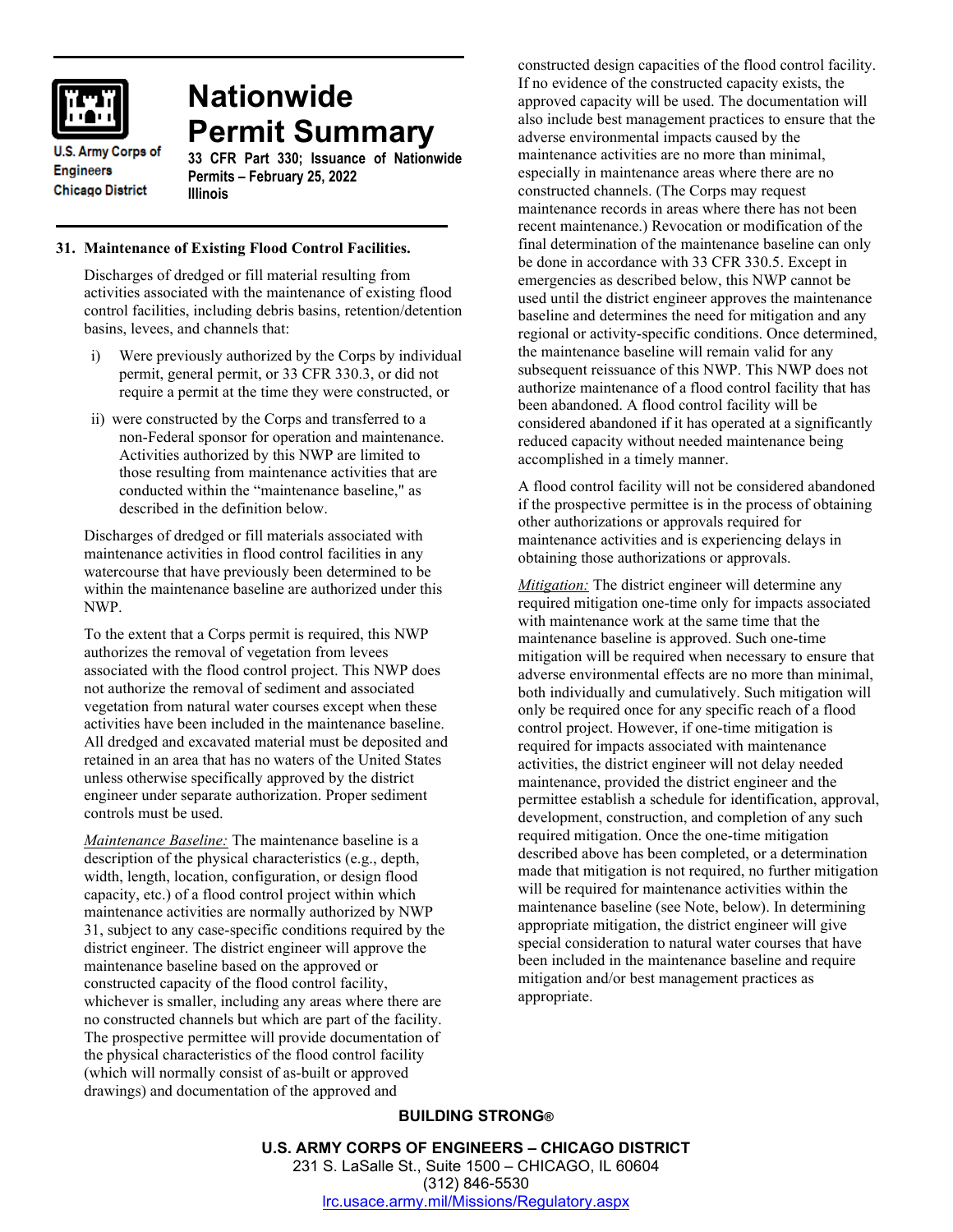*Emergency Situations*: In emergency situations, this NWP may be used to authorize maintenance activities in flood control facilities for which no maintenance baseline has been approved. Emergency situations are those which would result in an unacceptable hazard to life, a significant loss of property, or an immediate, unforeseen, and significant economic hardship if action is not taken before a maintenance baseline can be approved. In such situations, the determination of mitigation requirements, if any, may be deferred until the emergency has been resolved. Once the emergency has ended, a maintenance baseline must be established expeditiously, and mitigation, including mitigation for maintenance conducted during the emergency, must be required as appropriate.

**Notification:** The permittee must submit a preconstruction notification to the district engineer before any maintenance work is conducted (see general condition 32). The pre-construction notification may be for activity-specific maintenance or for maintenance of the entire flood control facility by submitting a five-year (or less) maintenance plan. The pre-construction notification must include a description of the maintenance baseline and the disposal site for dredged or excavated material. (Authorities: Sections 10 and 404)

Note: If the maintenance baseline was approved by the district engineer under a prior version of NWP 31, and the district engineer imposed the one-time compensatory mitigation requirement on maintenance for a specific reach of a flood control project authorized by that prior version of NWP 31, during the period this version of NWP 31 is in effect (insert applicable dates based on final NWPs) the district engineer will not require additional compensatory mitigation for maintenance activities authorized by this NWP in that specific reach of the flood control project.

# A. **Regional Conditions**

 $\Box$  1. For NWP 12, NWP 57, and NWP 58, pre-construction notification is required in accordance with General Condition 32 for the following activities;

- $\Box$  (a) activities that involve mechanized land clearing in a forested wetland for the utility line right-of-way;
- $\Box$  (b) utility lines placed within, and parallel to or along a jurisdictional stream bed.

 $\Box$  2. For Nationwide Permit 14, all proposed projects that result in the loss of greater than 300 linear feet of streambed located within Waters of the U.S., requires a Pre-Construction Notice in accordance with General Condition No. 32.

 $\Box$  3. Any bank stabilization activity involving a method that protrudes from the bank contours, such as jetties, stream barbs, and/or weirs, will require a pre-construction notification in accordance with General Condition 32.

Note: To qualify for NWP authorization, the prospective permittee must comply with the following general conditions, as applicable, in addition to any regional or case-specific conditions imposed by the division engineer or district engineer. Prospective permittees should contact the appropriate Corps district office to determine if regional conditions have been imposed on an NWP. Prospective permittees should also contact the appropriate Corps district office to determine the status of Clean Water Act Section 401 water quality certification and/or Coastal Zone Management Act consistency for an NWP. Every person who may wish to obtain permit authorization under one or more NWPs, or who is currently relying on an existing or prior permit authorization under one or more NWPs, has been and is on notice that all of the provisions of 33 CFR 330.1 through 330.6 apply to every NWP authorization. Note especially 33 CFR 330.5 relating to the modification, suspension, or revocation of any NWP authorization.

## 1. **Navigation**.

 $\Box$  (a) No activity may cause more than a minimal adverse effect on navigation.

 $\Box$  (b) Any safety lights and signals prescribed by the U.S. Coast Guard, through regulations or otherwise, must be installed and maintained at the permittee's expense on authorized facilities in navigable waters of the United States.

 $\Box$  (c) The permittee understands and agrees that, if future operations by the United States require the removal, relocation, or other alteration, of the structure or work herein authorized, or if, in the opinion of the Secretary of the Army or his authorized representative, said structure or work shall cause unreasonable obstruction to the free navigation of the navigable waters, the permittee will be required, upon due notice from the Corps of Engineers, to remove, relocate, or alter the structural work or obstructions caused thereby, without expense to the United States. No claim shall be made against the United States on account of any such removal or alteration.

□ 2. **Aquatic Life Movements.** No activity may substantially disrupt the necessary life cycle movements of those species of aquatic life indigenous to the waterbody, including those species that normally migrate through the area, unless the activity's primary purpose is to impound water. All permanent and temporary crossings of waterbodies shall be suitably culverted, bridged, or otherwise designed and constructed to maintain low flows to sustain the movement of those aquatic species. If a bottomless culvert cannot be used, then the crossing should be designed and constructed to minimize adverse effects to aquatic life movements.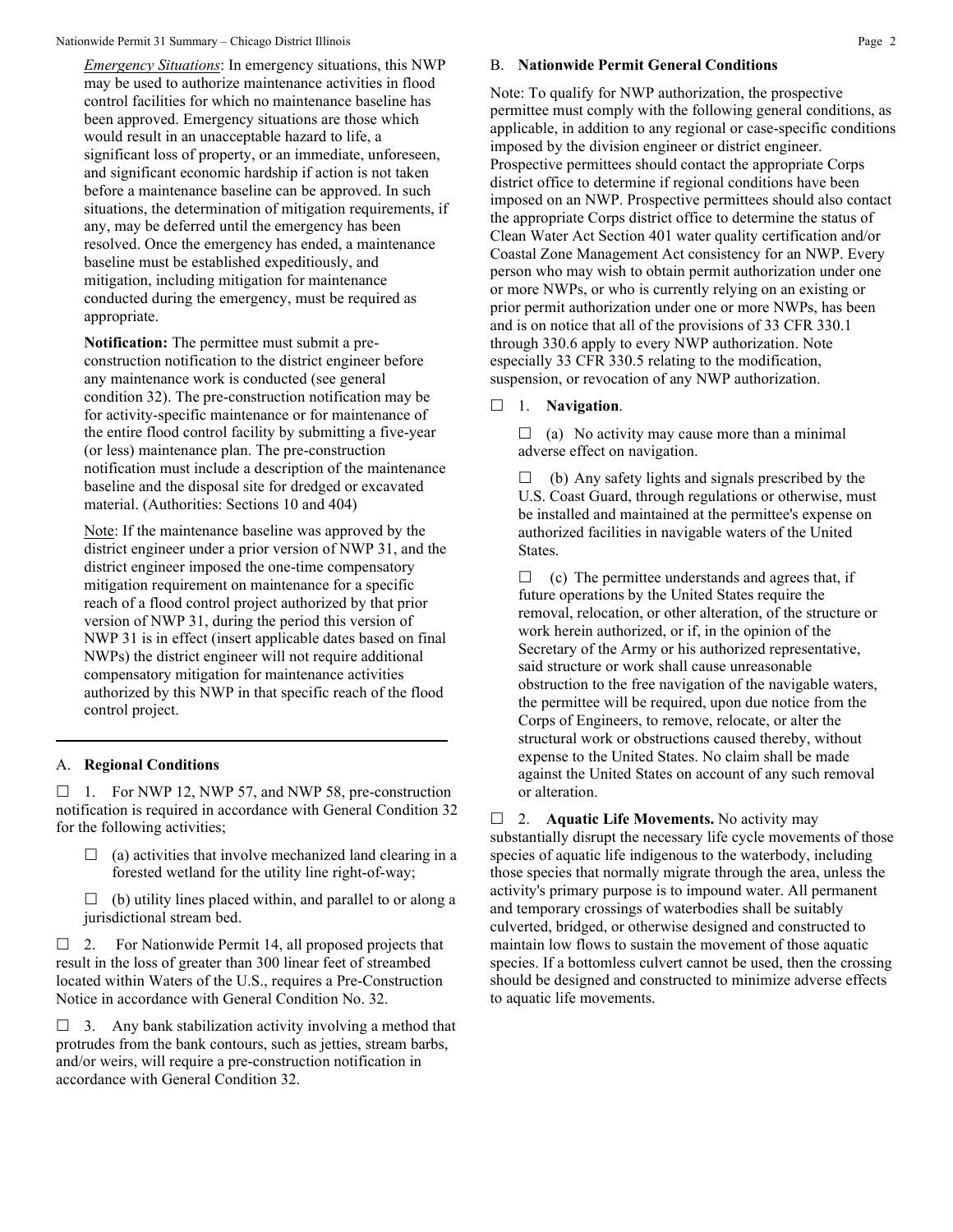### Nationwide Permit 31 Summary – Chicago District Illinois **Page 3** and the state of the state of the state of the state of the state of the state of the state of the state of the state of the state of the state of the state

 3. **Spawning Areas**. Activities in spawning areas during spawning seasons must be avoided to the maximum extent practicable. Activities that result in the physical destruction (e.g., through excavation, fill, or downstream smothering by substantial turbidity) of an important spawning area are not authorized.

 4. **Migratory Bird Breeding Areas.** Activities in waters of the United States that serve as breeding areas for migratory birds must be avoided to the maximum extent practicable.

 5. **Shellfish Beds**. No activity may occur in areas of concentrated shellfish populations, unless the activity is directly related to a shellfish harvesting activity authorized by NWPs 4 and 48, or is a shellfish seeding or habitat restoration activity authorized by NWP 27.

 6. **Suitable Material**. No activity may use unsuitable material (e.g., trash, debris, car bodies, asphalt, etc.). Material used for construction or discharged must be free from toxic pollutants in toxic amounts (see section 307 of the Clean Water Act).

 7. **Water Supply Intakes**. No activity may occur in the proximity of a public water supply intake, except where the activity is for the repair or improvement of public water supply intake structures or adjacent bank stabilization.

 8. **Adverse Effects from Impoundments**. If the activity creates an impoundment of water, adverse effects to the aquatic system due to accelerating the passage of water, and/or restricting its flow must be minimized to the maximum extent practicable.

 9. **Management of Water Flows**. To the maximum extent practicable, the pre-construction course, condition, capacity, and location of open waters must be maintained for each activity, including stream channelization, storm water management activities, and temporary and permanent road crossings, except as provided below. The activity must be constructed to withstand expected high flows. The activity must not restrict or impede the passage of normal or high flows, unless the primary purpose of the activity is to impound water or manage high flows. The activity may alter the pre-construction course, condition, capacity, and location of open waters if it benefits the aquatic environment (e.g., stream restoration or relocation activities).

 10. **Fills Within 100-Year Floodplains**. The activity must comply with applicable FEMA-approved state or local floodplain management requirements.

□ 11. **Equipment**. Heavy equipment working in wetlands or mudflats must be placed on mats, or other measures must be taken to minimize soil disturbance.

 12. **Soil Erosion and Sediment Controls**. Appropriate soil erosion and sediment controls must be used and maintained in effective operating condition during construction, and all exposed soil and other fills, as well as any work below the ordinary high water mark or high tide line, must be permanently stabilized at the earliest practicable date. Permittees are encouraged to perform work within waters of the United States during periods of low-flow or no-flow, or during low tides.

 13. **Removal of Temporary Fills**. Temporary structures must be removed, to the maximum extent practicable, after their use has been discontinued. Temporary fills must be removed in

their entirety and the affected areas returned to pre-construction elevations. The affected areas must be revegetated, as appropriate.

 14. **Proper Maintenance**. Any authorized structure or fill shall be properly maintained, including maintenance to ensure public safety and compliance with applicable NWP general conditions, as well as any activity-specific conditions added by the district engineer to an NWP authorization.

 15. **Single and Complete Project**. The activity must be a single and complete project. The same NWP cannot be used more than once for the same single and complete project.

# 16. **Wild and Scenic Rivers**.

 $\Box$  (a) No NWP activity may occur in a component of the National Wild and Scenic River System, or in a river officially designated by Congress as a "study river" for possible inclusion in the system while the river is in an official study status, unless the appropriate Federal agency with direct management responsibility for such river, has determined in writing that the proposed activity will not adversely affect the Wild and Scenic River designation or study status.

 $\Box$  (b) If a proposed NWP activity will occur in a component of the National Wild and Scenic River System, or in a river officially designated by Congress as a "study river" for possible inclusion in the system while the river is in an official study status, the permittee must submit a preconstruction notification (see general condition 32). The district engineer will coordinate the PCN with the Federal agency with direct management responsibility for that river. Permittees shall not begin the NWP activity until notified by the district engineer that the Federal agency with direct management responsibility for that river has determined in writing that the proposed NWP activity will not adversely affect the Wild and Scenic River designation or study status.

 $\Box$  (c) Information on Wild and Scenic Rivers may be obtained from the appropriate Federal land management agency responsible for the designated Wild and Scenic River or study river (e.g., National Park Service, U.S. Forest Service, Bureau of Land Management, U.S. Fish and Wildlife Service). Information on these rivers is also available at: http://www.rivers.gov/.

 17. **Tribal Rights**. No activity or its operation may impair reserved tribal rights, including, but not limited to, reserved water rights and treaty fishing and hunting rights.

## 18. **Endangered Species**.

 $\Box$  (a) No activity is authorized under any NWP which is likely to directly or indirectly jeopardize the continued existence of a threatened or endangered species or a species proposed for such designation, as identified under the Federal Endangered Species Act (ESA), or which will directly or indirectly destroy or adversely modify the critical habitat of such species. No activity is authorized under any NWP which "may affect" a listed species or critical habitat, unless ESA section 7 consultation addressing the consequences of the proposed activity on listed species or critical habitat has been completed.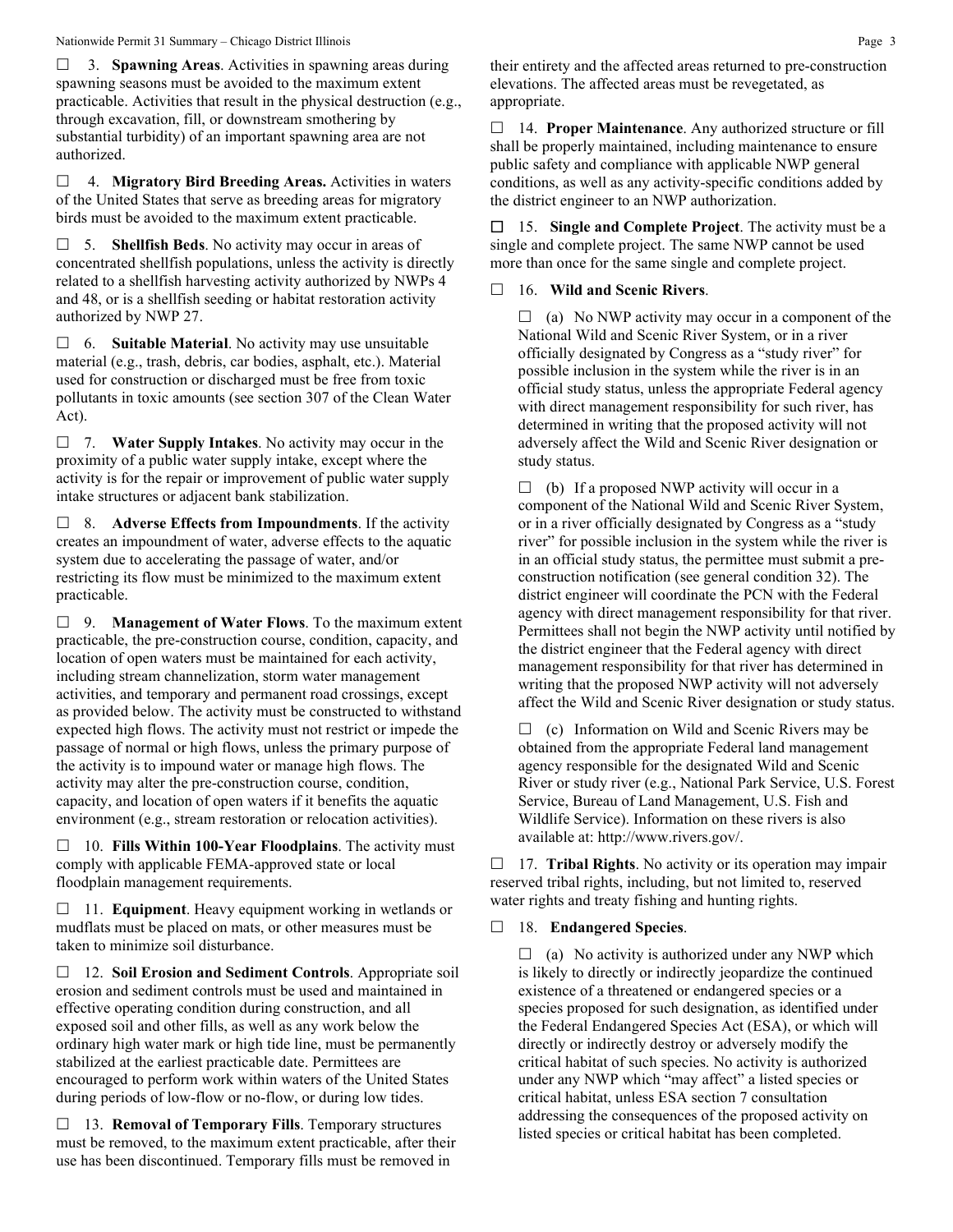See 50 CFR 402.02 for the definition of "effects of the action" for the purposes of ESA section 7 consultation, as well as 50 CFR 402.17, which provides further explanation under ESA section 7 regarding "activities that are reasonably certain to occur" and "consequences caused by the proposed action."

 $\Box$  (b) Federal agencies should follow their own procedures for complying with the requirements of the ESA (see 33 CFR 330.4 $(f)(1)$ ). If pre-construction notification is required for the proposed activity, the Federal permittee must provide the district engineer with the appropriate documentation to demonstrate compliance with those requirements. The district engineer will verify that the appropriate documentation has been submitted. If the appropriate documentation has not been submitted, additional ESA section 7 consultation may be necessary for the activity and the respective federal agency would be responsible for fulfilling its obligation under section 7 of the ESA.

 $\Box$  (c) Non-federal permittees must submit a preconstruction notification to the district engineer if any listed species (or species proposed for listing) or designated critical habitat (or critical habitat proposed such designation) might be affected or is in the vicinity of the activity, or if the activity is located in designated critical habitat or critical habitat proposed for such designation, and shall not begin work on the activity until notified by the district engineer that the requirements of the ESA have been satisfied and that the activity is authorized. For activities that might affect Federally-listed endangered or threatened species (or species proposed for listing) or designated critical habitat (or critical habitat proposed for such designation), the pre-construction notification must include the name(s) of the endangered or threatened species (or species proposed for listing) that might be affected by the proposed activity or that utilize the designated critical habitat (or critical habitat proposed for such designation) that might be affected by the proposed activity. The district engineer will determine whether the proposed activity "may affect" or will have "no effect" to listed species and designated critical habitat and will notify the non-Federal applicant of the Corps' determination within 45 days of receipt of a complete preconstruction notification. For activities where the non-Federal applicant has identified listed species (or species proposed for listing) or designated critical habitat (or critical habitat proposed for such designation) that might be affected or is in the vicinity of the activity, and has so notified the Corps, the applicant shall not begin work until the Corps has provided notification that the proposed activity will have "no effect" on listed species (or species proposed for listing or designated critical habitat (or critical habitat proposed for such designation), or until ESA section 7 consultation or conference has been completed. If the non-Federal applicant has not heard back from the Corps within 45 days, the applicant must still wait for notification from the Corps.

 $\Box$  (d) As a result of formal or informal consultation with the FWS or NMFS the district engineer may add species-specific permit conditions to the NWPs.

 $\Box$  (e) Authorization of an activity by an NWP does not authorize the "take" of a threatened or endangered species as defined under the ESA. In the absence of separate authorization (e.g., an ESA Section 10 Permit, a Biological Opinion with "incidental take" provisions, etc.) from the FWS or the NMFS, the Endangered Species Act prohibits any person subject to the jurisdiction of the United States to take a listed species, where "take" means to harass, harm, pursue, hunt, shoot, wound, kill, trap, capture, or collect, or to attempt to engage in any such conduct. The word "harm" in the definition of "take" means an act which actually kills or injures wildlife. Such an act may include significant habitat modification or degradation where it actually kills or injures wildlife by significantly impairing essential behavioral patterns, including breeding, feeding or sheltering.

 $\Box$  (f) If the non-federal permittee has a valid ESA section  $10(a)(1)(B)$  incidental take permit with an approved Habitat Conservation Plan for a project or a group of projects that includes the proposed NWP activity, the non-federal applicant should provide a copy of that ESA section  $10(a)(1)(B)$  permit with the PCN required by paragraph (c) of this general condition. The district engineer will coordinate with the agency that issued the ESA section  $10(a)(1)(B)$  permit to determine whether the proposed NWP activity and the associated incidental take were considered in the internal ESA section 7 consultation conducted for the ESA section  $10(a)(1)(B)$  permit. If that coordination results in concurrence from the agency that the proposed NWP activity and the associated incidental take were considered in the internal ESA section 7 consultation for the ESA section  $10(a)(1)(B)$  permit, the district engineer does not need to conduct a separate ESA section 7 consultation for the proposed NWP activity. The district engineer will notify the non-federal applicant within 45 days of receipt of a complete pre-construction notification whether the ESA section 10(a)(1)(B) permit covers the proposed NWP activity or whether additional ESA section 7 consultation is required.

 $\Box$  (g) Information on the location of threatened and endangered species and their critical habitat can be obtained directly from the offices of the FWS and NMFS or their world wide web pages at http://www.fws.gov/ or http://www.fws.gov/ipac and

http://www.nmfs.noaa.gov/pr/species/esa/ respectively.

 19. **Migratory Birds and Bald and Golden Eagles**. The permittee is responsible for ensuring that an action authorized by NWP complies with the Migratory Bird Treaty Act and the Bald and Golden Eagle Protection Act. The permittee is responsible for contacting the appropriate local office of the U.S. Fish and Wildlife Service to determine what measures, if any, are necessary or appropriate to reduce adverse effects to migratory birds or eagles, including whether "incidental take" permits are necessary and available under the Migratory Bird Treaty Act or Bald and Golden Eagle Protection Act for a particular activity.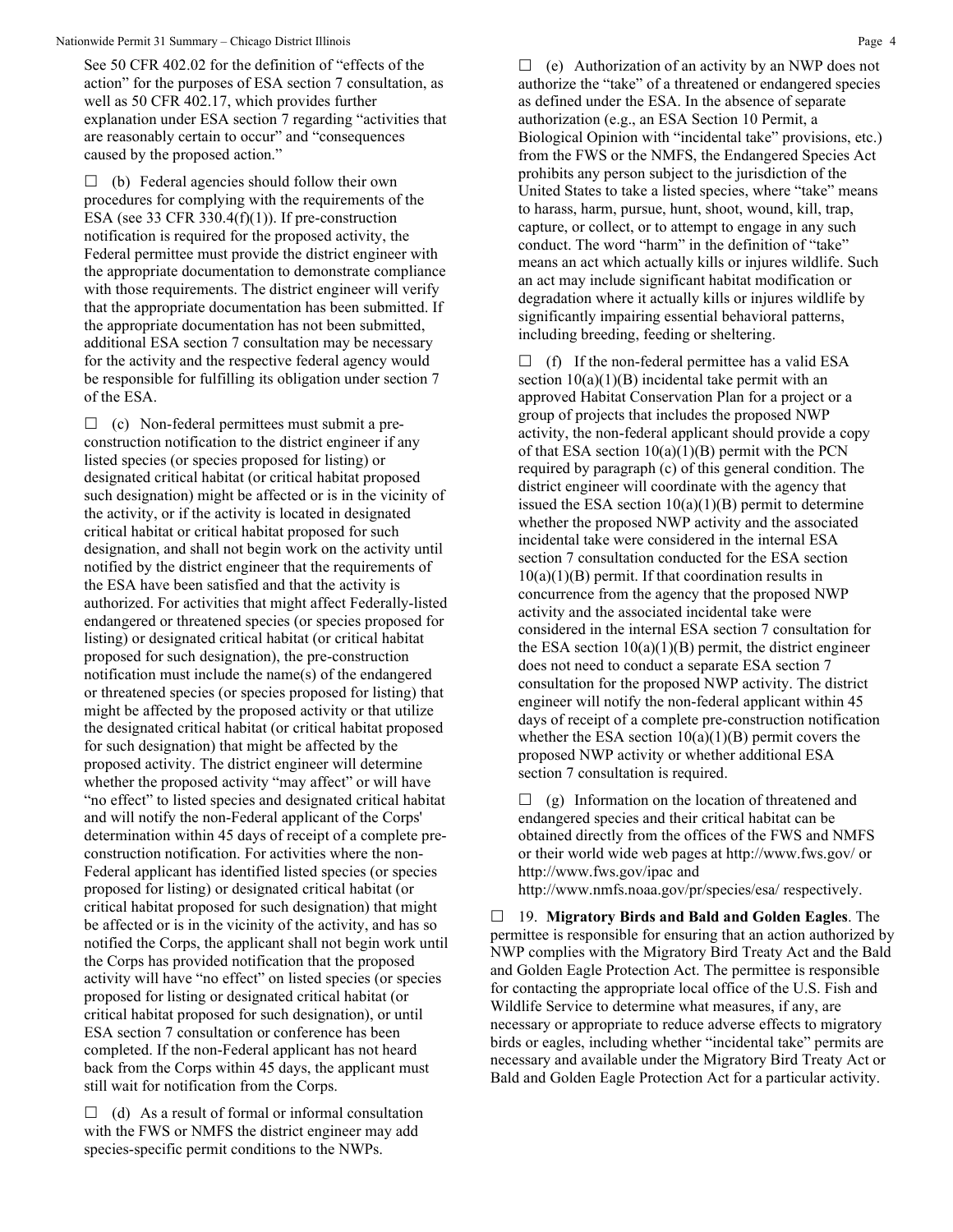### 20. **Historic Properties**.

 $\Box$  (a) No activity is authorized under any NWP which may have the potential to cause effects to properties listed, or eligible for listing, in the National Register of Historic Places until the requirements of Section 106 of the National Historic Preservation Act (NHPA) have been satisfied.

 $\Box$  (b) Federal permittees should follow their own procedures for complying with the requirements of section 106 of the National Historic Preservation Act (see 33 CFR 330.4(g)(1)). If pre-construction notification is required for the proposed NWP activity, the Federal permittee must provide the district engineer with the appropriate documentation to demonstrate compliance with those requirements. The district engineer will verify that the appropriate documentation has been submitted. If the appropriate documentation is not submitted, then additional consultation under section 106 may be necessary. The respective federal agency is responsible for fulfilling its obligation to comply with section 106.

 $\Box$  (c) Non-federal permittees must submit a preconstruction notification to the district engineer if the NWP activity might have the potential to cause effects to any historic properties listed on, determined to be eligible for listing on, or potentially eligible for listing on the National Register of Historic Places, including previously unidentified properties. For such activities, the preconstruction notification must state which historic properties might have the potential to be affected by the proposed NWP activity or include a vicinity map indicating the location of the historic properties or the potential for the presence of historic properties. Assistance regarding information on the location of, or potential for, the presence of historic properties can be sought from the State Historic Preservation Officer, Tribal Historic Preservation Officer, or designated tribal representative, as appropriate, and the National Register of Historic Places (see 33 CFR 330.4(g)). When reviewing pre-construction notifications, district engineers will comply with the current procedures for addressing the requirements of section 106 of the National Historic Preservation Act. The district engineer shall make a reasonable and good faith effort to carry out appropriate identification efforts commensurate with potential impacts, which may include background research, consultation, oral history interviews, sample field investigation, and/or field survey. Based on the information submitted in the PCN and these identification efforts, the district engineer shall determine whether the proposed NWP activity has the potential to cause effects on the historic properties. Section 106 consultation is not required when the district engineer determines that the activity does not have the potential to cause effects on historic properties (see 36 CFR 800.3(a)). Section 106 consultation is required when the district engineer determines that the activity has the potential to cause effects on historic properties. The district engineer will conduct consultation with consulting parties identified under 36 CFR 800.2(c) when he or she makes any of the following effect determinations for the purposes of

section 106 of the NHPA: No historic properties affected, no adverse effect, or adverse effect.

 $\Box$  (d) Where the non-Federal applicant has identified historic properties on which the proposed NWP activity might have the potential to cause effects and has so notified the Corps, the non-Federal applicant shall not begin the activity until notified by the district engineer either that the activity has no potential to cause effects to historic properties or that NHPA section 106 consultation has been completed. For non-federal permittees, the district engineer will notify the prospective permittee within 45 days of receipt of a complete pre-construction notification whether NHPA section 106 consultation is required. If NHPA section 106 consultation is required, the district engineer will notify the non-Federal applicant that he or she cannot begin the activity until section 106 consultation is completed. If the non-Federal applicant has not heard back from the Corps within 45 days, the applicant must still wait for notification from the Corps.

 $\Box$  (e) Prospective permittees should be aware that section 110k of the NHPA (54 U.S.C. 306113) prevents the Corps from granting a permit or other assistance to an applicant who, with intent to avoid the requirements of section 106 of the NHPA, has intentionally significantly adversely affected a historic property to which the permit would relate, or having legal power to prevent it, allowed such significant adverse effect to occur, unless the Corps, after consultation with the Advisory Council on Historic Preservation (ACHP), determines that circumstances justify granting such assistance despite the adverse effect created or permitted by the applicant. If circumstances justify granting the assistance, the Corps is required to notify the ACHP and provide documentation specifying the circumstances, the degree of damage to the integrity of any historic properties affected, and proposed mitigation. This documentation must include any views obtained from the applicant, SHPO/THPO, appropriate Indian tribes if the undertaking occurs on or affects historic properties on tribal lands or affects properties of interest to those tribes, and other parties known to have a legitimate interest in the impacts to the permitted activity on historic properties.

 21. **Discovery of Previously Unknown Remains and Artifacts**. Permittees that discover any previously unknown historic, cultural or archeological remains and artifacts while accomplishing the activity authorized by NWP, they must immediately notify the district engineer of what they have found, and to the maximum extent practicable, avoid construction activities that may affect the remains and artifacts until the required coordination has been completed. The district engineer will initiate the Federal, Tribal, and state coordination required to determine if the items or remains warrant a recovery effort or if the site is eligible for listing in the National Register of Historic Places.

 **22. Designated Critical Resource Waters**. Critical resource waters include, NOAA-managed marine sanctuaries and marine monuments, and National Estuarine Research Reserves. The district engineer may designate, after notice and opportunity for public comment, additional waters officially designated by a state as having particular environmental or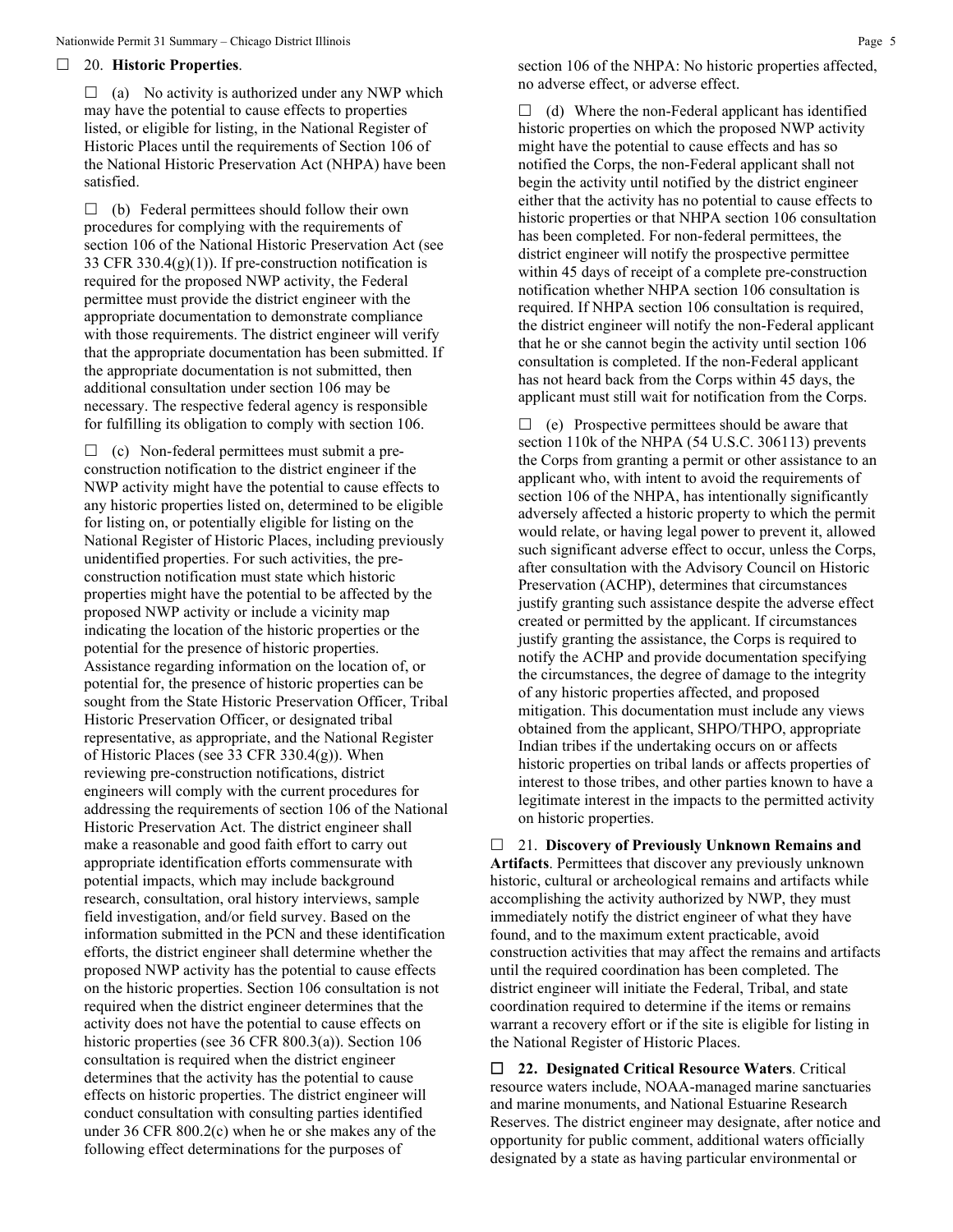### Nationwide Permit 31 Summary – Chicago District Illinois **Page 6** And the *Page 6* Page 6 Page 6 Page 6 Page 6 Page 6 Page 6 Page 6 Page 6 Page 6 Page 6 Page 6 Page 6 Page 6 Page 6 Page 6 Page 7 Page 6 Page 7 Page 7 Page 7

ecological significance, such as outstanding national resource waters or state natural heritage sites. The district engineer may also designate additional critical resource waters after notice and opportunity for public comment.

 $\Box$  (a) Discharges of dredged or fill material into waters of the United States are not authorized by NWPs 7, 12, 14, 16, 17, 21, 29, 31, 35, 39, 40, 42, 43, 44, 49, 50, 51, 52, 57, and 58 for any activity within, or directly affecting, critical resource waters, including wetlands adjacent to such waters.

 $\Box$  (b) For NWPs 3, 8, 10, 13, 15, 18, 19, 22, 23, 25, 27, 28, 30, 33, 34, 36, 37, 38, and 54, notification is required in accordance with general condition 32, for any activity proposed by permittees in the designated critical resource waters including wetlands adjacent to those waters. The district engineer may authorize activities under these NWPs only after she or he determines that the impacts to the critical resource waters will be no more than minimal.

 **23. Mitigation**. The district engineer will consider the following factors when determining appropriate and practicable mitigation necessary to ensure that the individual and cumulative adverse environmental effects are no more than minimal:

 $\Box$  (a) The activity must be designed and constructed to avoid and minimize adverse effects, both temporary and permanent, to waters of the United States to the maximum extent practicable at the project site (i.e., on site).

 $\Box$  (b) Mitigation in all its forms (avoiding, minimizing, rectifying, reducing, or compensating for resource losses) will be required to the extent necessary to ensure that the individual and cumulative adverse environmental effects are no more than minimal.

 $\Box$  (c) Compensatory mitigation at a minimum one-forone ratio will be required for all wetland losses that exceed 1/10-acre and require pre-construction notification, unless the district engineer determines in writing that either some other form of mitigation would be more environmentally appropriate or the adverse environmental effects of the proposed activity are no more than minimal, and provides an activity-specific waiver of this requirement. For wetland losses of 1/10 acre or less that require pre-construction notification, the district engineer may determine on a case-by-case basis that compensatory mitigation is required to ensure that the activity results in only minimal adverse environmental effects.

 $\Box$  (d) Compensatory mitigation at a minimum one-forone ratio will be required for all losses of stream bed that exceed 3/100-acre and require pre-construction notification, unless the district engineer determines in writing that either some other form of mitigation would be more environmentally appropriate or the adverse environmental effects of the proposed activity are no more than minimal, and provides an activity-specific waiver of this requirement. This compensatory mitigation requirement may be satisfied through the restoration or enhancement of riparian areas next to streams in accordance with paragraph (e) of this general condition.

For losses of stream bed of 3/100-acre or less that require pre-construction notification, the district engineer may determine on a case-by-case basis that compensatory mitigation is required to ensure that the activity results in only minimal adverse environmental effects. Compensatory mitigation for losses of streams should be provided, if practicable, through stream rehabilitation, enhancement, or preservation, since streams are difficultto-replace resources (see  $33$  CFR  $332.3(e)(3)$ ).

 $\Box$  (e) Compensatory mitigation plans for NWP activities in or near streams or other open waters will normally include a requirement for the restoration or enhancement, maintenance, and legal protection (e.g., conservation easements) of riparian areas next to open waters. In some cases, the restoration or maintenance/protection of riparian areas may be the only compensatory mitigation required. If restoring riparian areas involves planting vegetation, only native species should be planted. The width of the required riparian area will address documented water quality or aquatic habitat loss concerns. Normally, the riparian area will be 25 to 50 feet wide on each side of the stream, but the district engineer may require slightly wider riparian areas to address documented water quality or habitat loss concerns. If it is not possible to restore or maintain/protect a riparian area on both sides of a stream, or if the waterbody is a lake or coastal waters, then restoring or maintaining/protecting a riparian area along a single bank or shoreline may be sufficient.

Where both wetlands and open waters exist on the project site, the district engineer will determine the appropriate compensatory mitigation (e.g., riparian areas and/or wetlands compensation) based on what is best for the aquatic environment on a watershed basis. In cases where riparian areas are determined to be the most appropriate form of minimization or compensatory mitigation, the district engineer may waive or reduce the requirement to provide wetland compensatory mitigation for wetland losses.

 $\Box$  (f) Compensatory mitigation projects provided to offset losses of aquatic resources must comply with the applicable provisions of 33 CFR part 332.

 $\Box$  (1) The prospective permittee is responsible for proposing an appropriate compensatory mitigation option if compensatory mitigation is necessary to ensure that the activity results in no more than minimal adverse environmental effects. For the NWPs, the preferred mechanism for providing compensatory mitigation is mitigation bank credits or in-lieu fee program credits (see 33 CFR 332.3(b)(2) and (3)). However, if an appropriate number and type of mitigation bank or in-lieu credits are not available at the time the PCN is submitted to the district engineer, the district engineer may approve the use of permittee-responsible mitigation.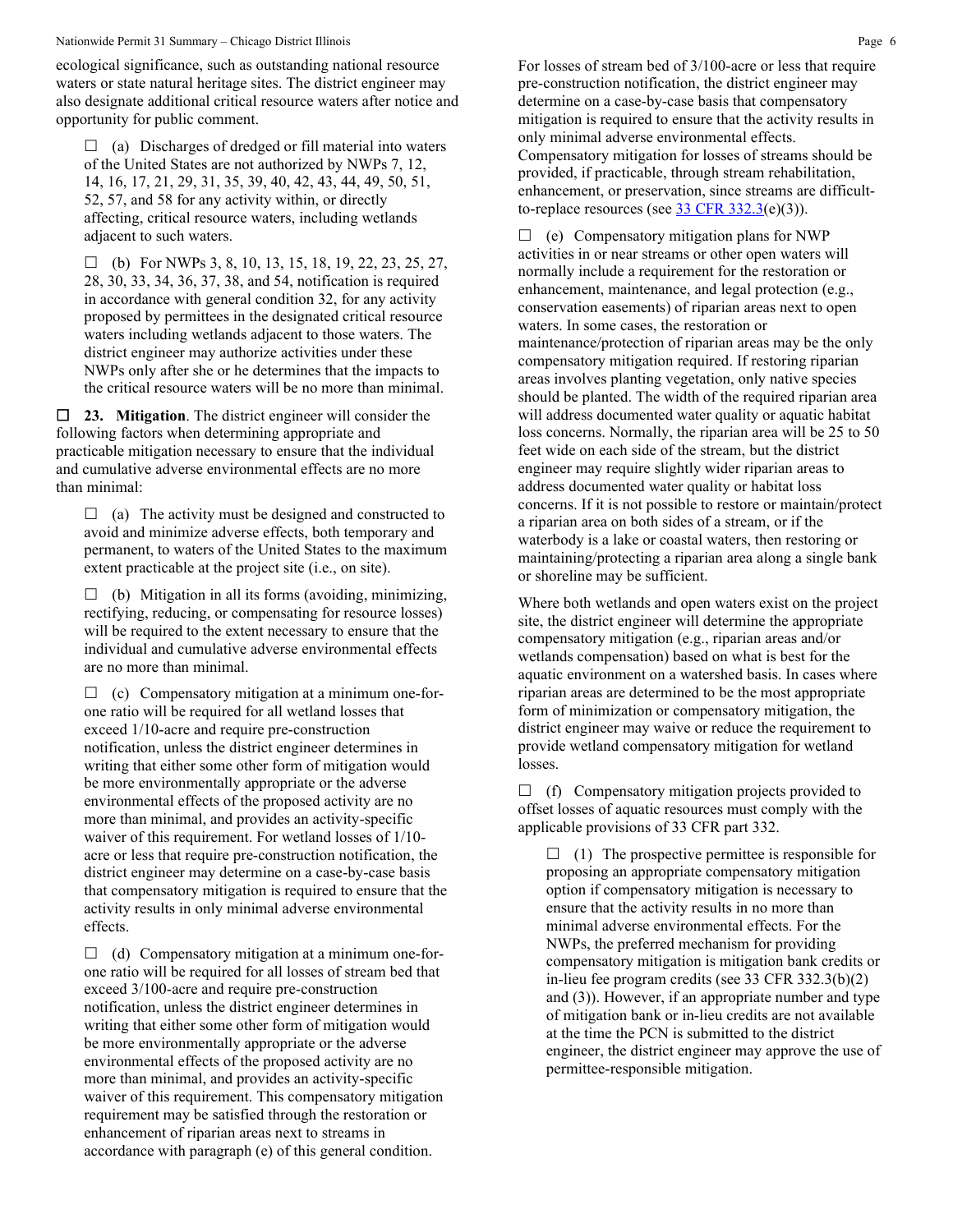$\Box$  (2) The amount of compensatory mitigation required by the district engineer must be sufficient to ensure that the authorized activity results in no more than minimal individual and cumulative adverse environmental effects (see 33 CFR 330.1(e)(3)). (See also 33 CFR 332.3(f).)

 $\Box$  (3) Since the likelihood of success is greater and the impacts to potentially valuable uplands are reduced, aquatic resource restoration should be the first compensatory mitigation option considered for permittee-responsible mitigation.

 $\Box$  (4) If permittee-responsible mitigation is the proposed option, the prospective permittee is responsible for submitting a mitigation plan. A conceptual or detailed mitigation plan may be used by the district engineer to make the decision on the NWP verification request, but a final mitigation plan that addresses the applicable requirements of 33 CFR  $332.4(c)(2)$  through (14) must be approved by the district engineer before the permittee begins work in waters of the United States, unless the district engineer determines that prior approval of the final mitigation plan is not practicable or not necessary to ensure timely completion of the required compensatory mitigation (see 33 CFR 332.3(k)(3)).

 $\Box$  (5) If mitigation bank or in-lieu fee program credits are the proposed option, the mitigation plan needs to address only the baseline conditions at the impact site and the number of credits to be provided (see 33 CFR 332.4(c)(1)(ii)).

 $\Box$  (6) Compensatory mitigation requirements (e.g., resource type and amount to be provided as compensatory mitigation, site protection, ecological performance standards, monitoring requirements) may be addressed through conditions added to the NWP authorization, instead of components of a compensatory mitigation plan (see 33 CFR  $332.4(c)(1)(ii)$ .

 $\Box$  (g) Compensatory mitigation will not be used to increase the acreage losses allowed by the acreage limits of the NWPs. For example, if an NWP has an acreage limit of 1/2-acre, it cannot be used to authorize any NWP activity resulting in the loss of greater than 1/2-acre of waters of the United States, even if compensatory mitigation is provided that replaces or restores some of the lost waters. However, compensatory mitigation can and should be used, as necessary, to ensure that an NWP activity already meeting the established acreage limits also satisfies the no more than minimal impact requirement for the NWPs.

 $\Box$  (h) Permittees may propose the use of mitigation banks, in-lieu fee programs, or permittee-responsible mitigation. When developing a compensatory mitigation proposal, the permittee must consider appropriate and practicable options consistent with the framework at 33 CFR 332.3(b). For activities resulting in the loss of marine or estuarine resources, permittee-responsible mitigation may be environmentally preferable if there are no mitigation banks or in-lieu fee programs in the area

that have marine or estuarine credits available for sale or transfer to the permittee. For permittee-responsible mitigation, the special conditions of the NWP verification must clearly indicate the party or parties responsible for the implementation and performance of the compensatory mitigation project, and, if required, its long-term management.

 $\Box$  (i) Where certain functions and services of waters of the United States are permanently adversely affected by a regulated activity, such as discharges of dredged or fill material into waters of the United States that will convert a forested or scrub-shrub wetland to a herbaceous wetland in a permanently maintained utility line right-of-way, mitigation may be required to reduce the adverse environmental effects of the activity to the no more than minimal level.

 **24. Safety of Impoundment Structures**. To ensure that all impoundment structures are safely designed, the district engineer may require non-Federal applicants to demonstrate that the structures comply with established state dam safety criteria or have been designed by qualified persons. The district engineer may also require documentation that the design has been independently reviewed by similarly qualified persons, and appropriate modifications made to ensure safety.

# **25. Water Quality**.

 $\Box$  (a) Where the certifying authority (state, authorized tribe, or EPA, as appropriate) has not previously certified compliance of an NWP with CWA section 401, a CWA section 401 water quality certification for the proposed discharge must be obtained or waived (see 33 CFR  $330.4(c)$  $330.4(c)$ ). If the permittee cannot comply with all of the conditions of a water quality certification previously issued by certifying authority for the issuance of the NWP, then the permittee must obtain a water quality certification or waiver for the proposed discharge in order for the activity to be authorized by an NWP.

 $\Box$  (b) If the NWP activity requires pre-construction notification and the certifying authority has not previously certified compliance of an NWP with CWA section 401, the proposed discharge is not authorized by an NWP until water quality certification is obtained or waived. If the certifying authority issues a water quality certification for the proposed discharge, the permittee must submit a copy of the certification to the district engineer. The discharge is not authorized by an NWP until the district engineer has notified the permittee that the water quality certification requirement has been satisfied by the issuance of a water quality certification or a waiver.

 $\Box$  (c) The district engineer or certifying authority may require additional water quality management measures to ensure that the authorized activity does not result in more than minimal degradation of water quality.

 **26. Coastal Zone Management**. In coastal states where an NWP has not previously received a state coastal zone management consistency concurrence, an individual state coastal zone management consistency concurrence must be obtained, or a presumption of concurrence must occur (see 33 CFR 330.4(d)).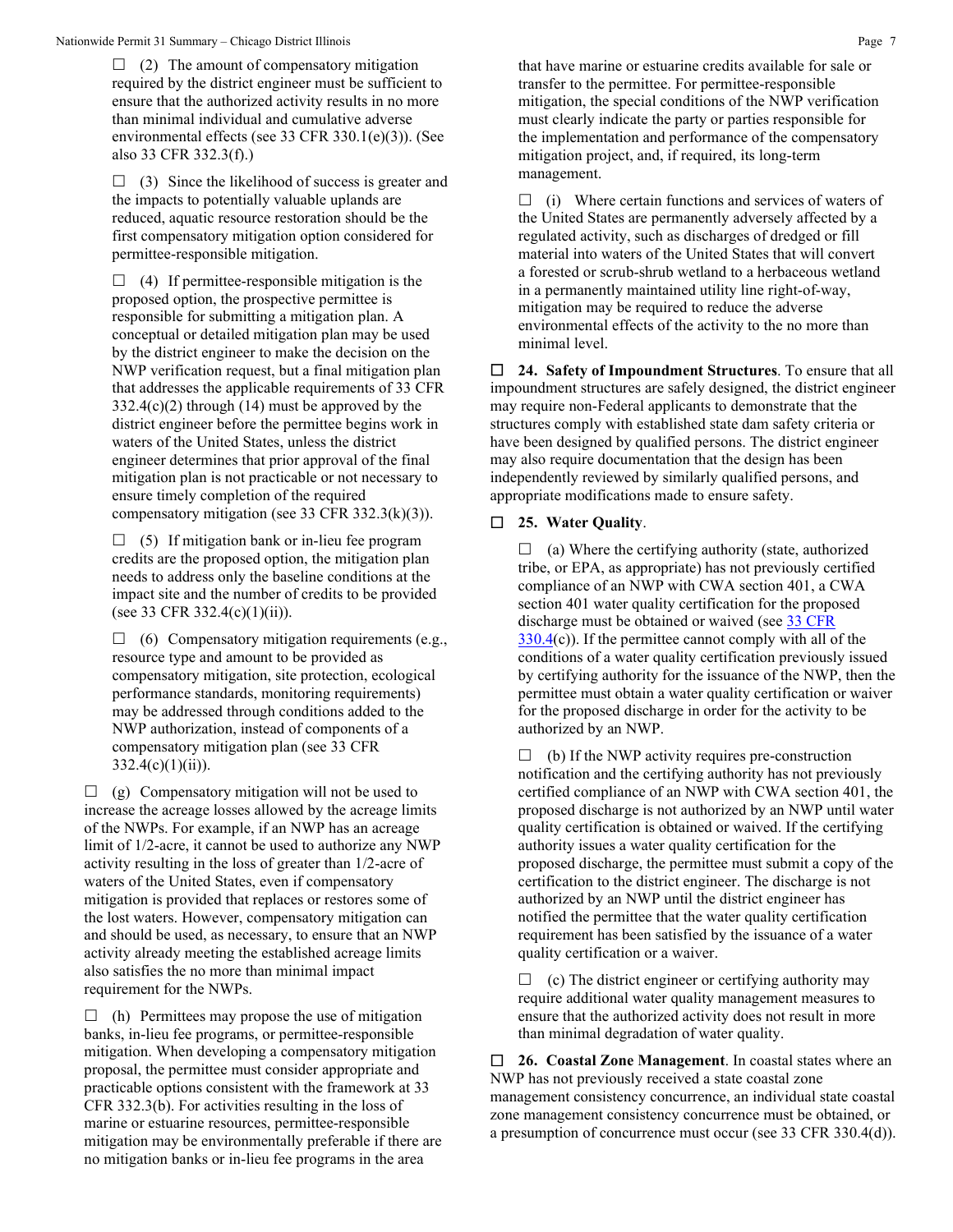If the permittee cannot comply with all of the conditions of a coastal zone management consistency concurrence previously issued by the state, then the permittee must obtain an individual coastal zone management consistency concurrence or presumption of concurrence in order for the activity to be authorized by NWP. The district engineer or a state may require additional measures to ensure that the authorized activity is consistent with state coastal zone management requirements.

 **27. Regional and Case-By-Case Conditions**. The activity must comply with any regional conditions that may have been added by the Division Engineer (see 33 CFR 330.4(e)) and with any case specific conditions added by the Corps or by the state, Indian Tribe, or U.S. EPA in its CWA section 401 Water Quality Certification, or by the state in its Coastal Zone Management Act consistency determination.

 **28. Use of Multiple Nationwide Permits**. The use of more than one NWP for a single and complete project is authorized, subject to the following restrictions:

 (a) If only one of the NWPs used to authorize the single and complete project has a specified acreage limit, the acreage loss of waters of the United States cannot exceed the acreage limit of the NWP with the highest specified acreage limit. For example, if a road crossing over tidal waters is constructed under NWP 14, with associated bank stabilization authorized by NWP 13, the maximum acreage loss of waters of the United States for the total project cannot exceed 1/3-acre.

 $\Box$  (b) If one or more of the NWPs used to authorize the single and complete project has specified acreage limits, the acreage loss of waters of the United States authorized by those NWPs cannot exceed their respective specified acreage limits. For example, if a commercial development is constructed under NWP 39, and the single and complete project includes the filling of an upland ditch authorized by NWP 46, the maximum acreage loss of waters of the United States for the commercial development under NWP 39 cannot exceed 1/2-acre, and the total acreage loss of waters of United States due to the NWP 39 and 46 activities cannot exceed 1 acre.

 **29. Transfer of Nationwide Permit Verifications**. If the permittee sells the property associated with a nationwide permit verification, the permittee may transfer the nationwide permit verification to the new owner by submitting a letter to the appropriate Corps district office to validate the transfer. A copy of the nationwide permit verification must be attached to the letter, and the letter must contain the following statement and signature:

"When the structures or work authorized by this nationwide permit are still in existence at the time the property is transferred, the terms and conditions of this nationwide permit, including any special conditions, will continue to be binding on the new owner(s) of the property. To validate the transfer of this nationwide permit and the associated liabilities associated with compliance with its terms and conditions, have the transferee sign and date below."

# (Date)

 **30. Compliance Certification**. Each permittee who receives an NWP verification letter from the Corps must provide a signed certification documenting completion of the authorized activity and implementation of any required compensatory mitigation. The success of any required permittee-responsible mitigation, including the achievement of ecological performance standards, will be addressed separately by the district engineer.

The Corps will provide the permittee the certification document with the NWP verification letter. The certification document will include:

 $\Box$  (a) A statement that the authorized activity was done in accordance with the NWP authorization, including any general, regional, or activity-specific conditions;

 $\Box$  (b) A statement that the implementation of any required compensatory mitigation was completed in accordance with the permit conditions. If credits from a mitigation bank or in-lieu fee program are used to satisfy the compensatory mitigation requirements, the certification must include the documentation required by 33 CFR 332.3(l)(3) to confirm that the permittee secured the appropriate number and resource type of credits; and

 $\Box$  (c) The signature of the permittee certifying the completion of the activity and mitigation.

The completed certification document must be submitted to the district engineer within 30 days of completion of the authorized activity or the implementation of any required compensatory mitigation, whichever occurs later.

 **31. Activities Affecting Structures or Works Built by the United States.** If an NWP activity also requires review by, or permission from, the Corps pursuant to 33 U.S.C. 408 because it will alter or temporarily or permanently occupy or use a U.S. Army Corps of Engineers (USACE) federally authorized Civil Works project (a "USACE project"), the prospective permittee must submit a pre-construction notification. See paragraph (b)(10) of general condition 32. An activity that requires section 408 permission and/or review is not authorized by NWP until the appropriate Corps office issues the section 408 permission or completes its review to alter, occupy, or use the USACE project, and the district engineer issues a written NWP verification.

# **32. Pre-Construction Notification**.

 $\Box$  (a) **Timing**. Where required by the terms of the NWP, the prospective permittee must notify the district engineer by submitting a pre-construction notification (PCN) as early as possible. The district engineer must determine if the PCN is complete within 30 calendar days of the date of receipt and, if the PCN is determined to be incomplete, notify the prospective permittee within that 30 day period to request the additional information necessary to make the PCN complete. The request must specify the information needed to make the PCN complete. As a general rule, district engineers will request additional information necessary to make the PCN complete only once.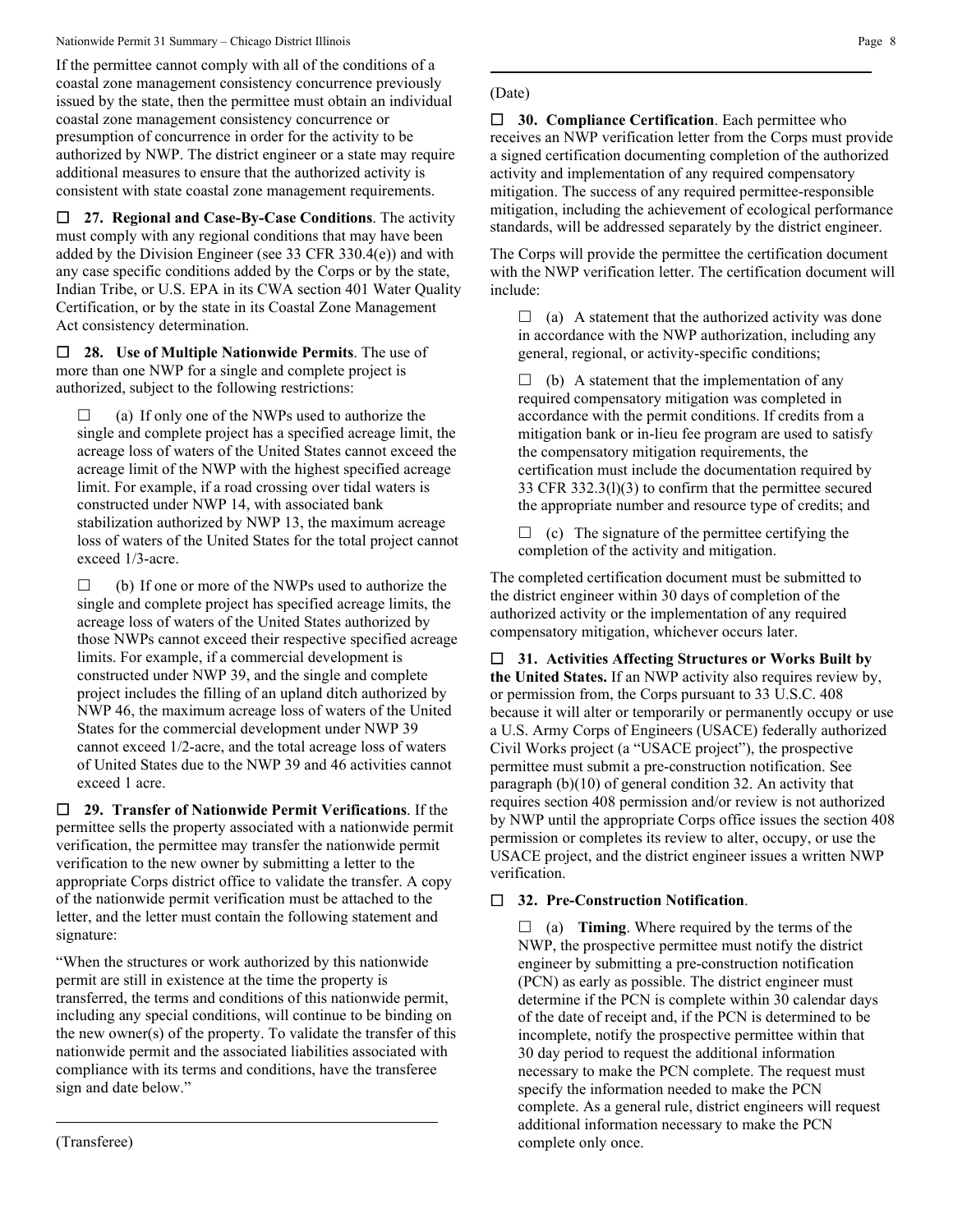However, if the prospective permittee does not provide all of the requested information, then the district engineer will notify the prospective permittee that the PCN is still incomplete and the PCN review process will not commence until all of the requested information has been received by the district engineer. The prospective permittee shall not begin the activity until either:

 $\Box$  (1) He or she is notified in writing by the district engineer that the activity may proceed under the NWP with any special conditions imposed by the district or division engineer; or

 $\Box$  (2) 45 calendar days have passed from the district engineer's receipt of the complete PCN and the prospective permittee has not received written notice from the district or division engineer. However, if the permittee was required to notify the Corps pursuant to general condition 18 that listed species or critical habitat might be affected or are in the vicinity of the activity, or to notify the Corps pursuant to general condition 20 that the activity might have the potential to cause effects to historic properties, the permittee cannot begin the activity until receiving written notification from the Corps that there is "no effect" on listed species or "no potential to cause effects" on historic properties, or that any consultation required under Section 7 of the Endangered Species Act (see 33 CFR 330.4(f)) and/or section 106 of the National Historic Preservation Act (see 33 CFR 330.4(g)) has been completed. If the proposed activity requires a written waiver to exceed specified limits of an NWP, the permittee may not begin the activity until the district engineer issues the waiver. If the district or division engineer notifies the permittee in writing that an individual permit is required within 45 calendar days of receipt of a complete PCN, the permittee cannot begin the activity until an individual permit has been obtained. Subsequently, the permittee's right to proceed under the NWP may be modified, suspended, or revoked only in accordance with the procedure set forth in 33 CFR 330.5(d)(2).

 (b) **Contents of Pre-Construction Notification**. The PCN must be in writing and include the following information:

 $\Box$  (1) Name, address and telephone numbers of the prospective permittee;

 $\Box$  (2) Location of the proposed activity;

 $\Box$  (3) Identify the specific NWP or NWP(s) the prospective permittee wants to use to authorize the proposed activity;

 $\Box$  (4) (i) A description of the proposed activity; the activity's purpose; direct and indirect adverse environmental effects the activity would cause, including the anticipated amount of loss of wetlands, other special aquatic sites, and other waters expected to result from the NWP activity, in acres, linear feet, or other appropriate unit of measure; a description of any proposed mitigation measures intended to reduce

the adverse environmental effects caused by the proposed activity; and any other NWP(s), regional general permit(s), or individual permit(s) used or intended to be used to authorize any part of the proposed project or any related activity, including other separate and distant crossings for linear projects that require Department of the Army authorization but do not require pre-construction notification.The description of the proposed activity and any proposed mitigation measures should be sufficiently detailed to allow the district engineer to determine that the adverse environmental effects of the activity will be no more than minimal and to determine the need for compensatory mitigation or other mitigation measures.

 $\Box$  (ii) For linear projects where one or more single and complete crossings require preconstruction notification, the PCN must include the quantity of anticipated losses of wetlands, other special aquatic sites, and other waters for each single and complete crossing of those wetlands, other special aquatic sites, and other waters (including those single and complete crossings authorized by NWP but do not require PCNs). This information will be used by the district engineer to evaluate the cumulative adverse environmental effects of the proposed linear project, and does not change those non-PCN NWP activities into NWP PCNs.

 $\Box$  (iii) Sketches should be provided when necessary to show that the activity complies with the terms of the NWP. (Sketches usually clarify the activity and when provided results in a quicker decision. Sketches should contain sufficient detail to provide an illustrative description of the proposed activity (e.g., a conceptual plan), but do not need to be detailed engineering plans);

 $\Box$  (5) The PCN must include a delineation of wetlands, other special aquatic sites, and other waters, such as lakes and ponds, perennial, and intermittent, on the project site. Wetland delineations must be prepared in accordance with the current method required by the Corps. The permittee may ask the Corps to delineate the special aquatic sites and other waters on the project site, but there may be a delay if the Corps does the delineation, especially if the project site is large or contains many wetlands, other special aquatic sites, and other waters. Furthermore, the 45-day period will not start until the delineation has been submitted to or completed by the Corps, as appropriate;

 $\Box$  (6) If the proposed activity will result in the loss of greater than 1/10-acre of wetlands or 3/100 acre of stream bed and a PCN is required, the prospective permittee must submit a statement describing how the mitigation requirement will be satisfied, or explaining why the adverse environmental effects are no more than minimal and why compensatory mitigation should not be required.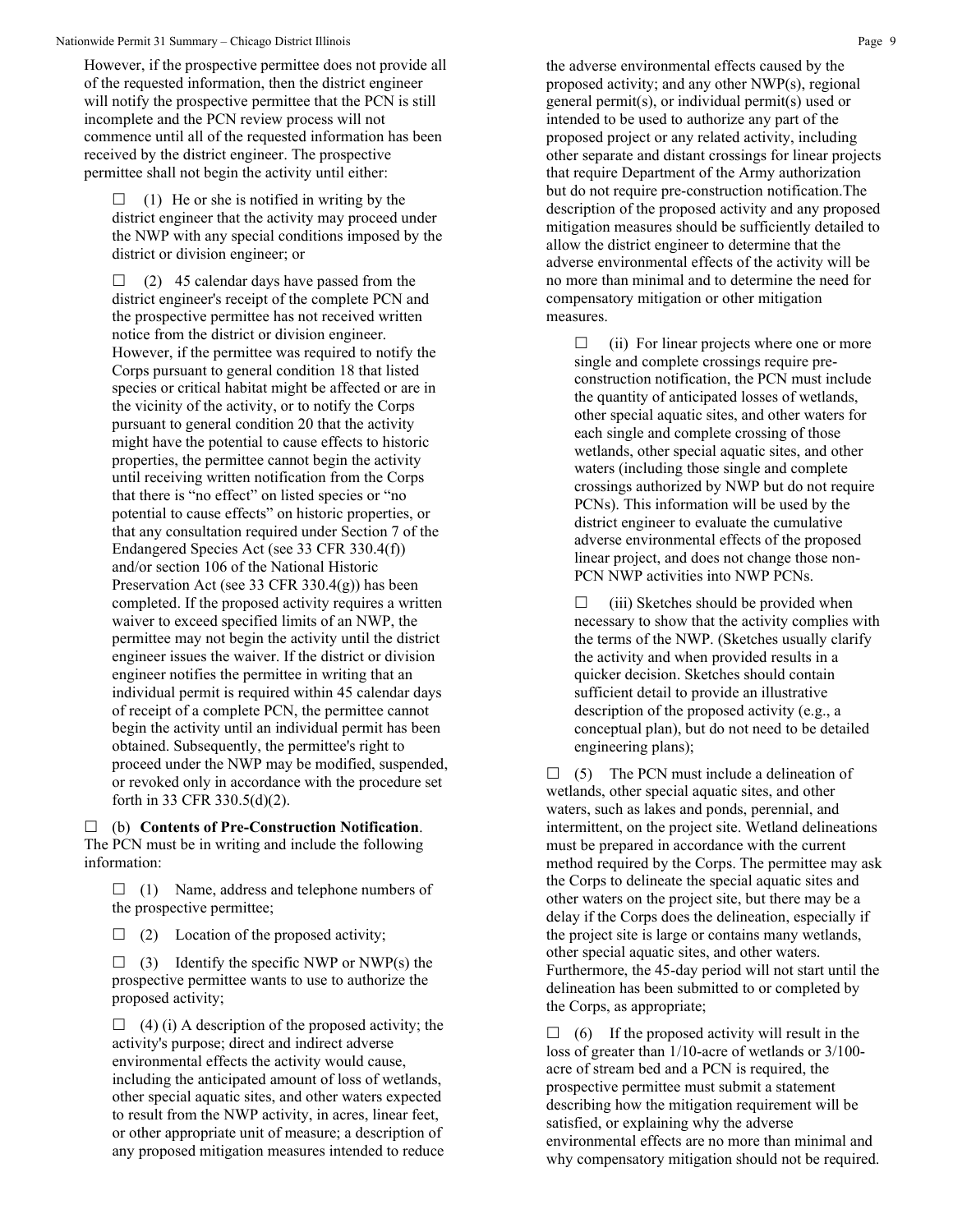As an alternative, the prospective permittee may submit a conceptual or detailed mitigation plan.

 $\Box$  (7) For non-federal permittees, if any listed species (or species proposed for listing) or designated critical habitat (or critical habitat proposed for such designation) might be affected or is in the vicinity of the activity, or if the activity is located in designated critical habitat (or critical habitat proposed for such designation), the PCN must include the name(s) of those endangered or threatened species (or species proposed for listing) that might be affected by the proposed activity or utilize the designated critical habitat (or critical habitat proposed for such designation) that might be affected by the proposed activity. For NWP activities that require pre-construction notification, Federal permittees must provide documentation demonstrating compliance with the Endangered Species Act;

 $\Box$  (8) For non-federal permittees, if the NWP activity might have the potential to cause effects to a historic property listed on, determined to be eligible for listing on, or potentially eligible for listing on, the National Register of Historic Places, the PCN must state which historic property might have the potential to be affected by the proposed activity or include a vicinity map indicating the location of the historic property. For NWP activities that require preconstruction notification, Federal permittees must provide documentation demonstrating compliance with section 106 of the National Historic Preservation Act;

 $\Box$  (9) For an activity that will occur in a component of the National Wild and Scenic River System, or in a river officially designated by Congress as a "study river" for possible inclusion in the system while the river is in an official study status, the PCN must identify the Wild and Scenic River or the "study river" (see general condition 16); and

 $\Box$  (10) For an NWP activity that requires permission from, or review by, the Corps pursuant to 33 U.S.C. 408 because it will alter or temporarily or permanently occupy or use a U.S. Army Corps of Engineers federally authorized civil works project, the pre-construction notification must include a statement confirming that the project proponent has submitted a written request for section 408 permission from, or review by, the Corps office having jurisdiction over that USACE project.

 (c) **Form of Pre-Construction Notification.** The nationwide permit pre-construction notification form (Form ENG 6082) should be used for NWP PCNs. A letter containing the required information may also be used. Applicants may provide electronic files of PCNs and supporting materials if the district engineer has established tools and procedures for electronic submittals.

### (d) **Agency Coordination**:

 $\Box$  (1) The district engineer will consider any comments from Federal and state agencies concerning the proposed activity's compliance with the terms and conditions of the NWPs and the need for mitigation to reduce the activity's adverse environmental effects so that they are no more than minimal.

 $\Box$  (2) Agency coordination is required for:

i) All NWP activities that require preconstruction notification and result in the loss of greater than 1/2-acre of waters of the United States;

ii) NWP 13 activities in excess of 500 linear feet, fills greater than one cubic yard per running foot, or involve discharges of dredged or fill material into special aquatic sites; and

(iii) NWP 54 activities in excess of 500 linear feet, or that extend into the waterbody more than 30 feet from the mean low water line in tidal waters or the ordinary high water mark in the Great Lakes.

 $\Box$  (3) When agency coordination is required, the district engineer will immediately provide (e.g., via email, facsimile transmission, overnight mail, or other expeditious manner) a copy of the complete PCN to the appropriate Federal or state offices (FWS, state natural resource or water quality agency, EPA, and, if appropriate, the NMFS). With the exception of NWP 37, these agencies will have 10 calendar days from the date the material is transmitted to notify the district engineer via telephone, facsimile transmission, or email that they intend to provide substantive, site-specific comments. The comments must explain why the agency believes the adverse environmental effects will be more than minimal. If so contacted by an agency, the district engineer will wait an additional 15 calendar days before making a decision on the pre-construction notification. The district engineer will fully consider agency comments received within the specified time frame concerning the proposed activity's compliance with the terms and conditions of the NWPs, including the need for mitigation to ensure that the net adverse environmental effects of the proposed activity are no more than minimal. The district engineer will provide no response to the resource agency, except as provided below. The district engineer will indicate in the administrative record associated with each preconstruction notification that the resource agencies' concerns were considered. For NWP 37, the emergency watershed protection and rehabilitation activity may proceed immediately in cases where there is an unacceptable hazard to life or a significant loss of property or economic hardship will occur. The district engineer will consider any comments received to decide whether the NWP 37 authorization should be modified, suspended, or revoked in accordance with the procedures at 33 CFR 330.5.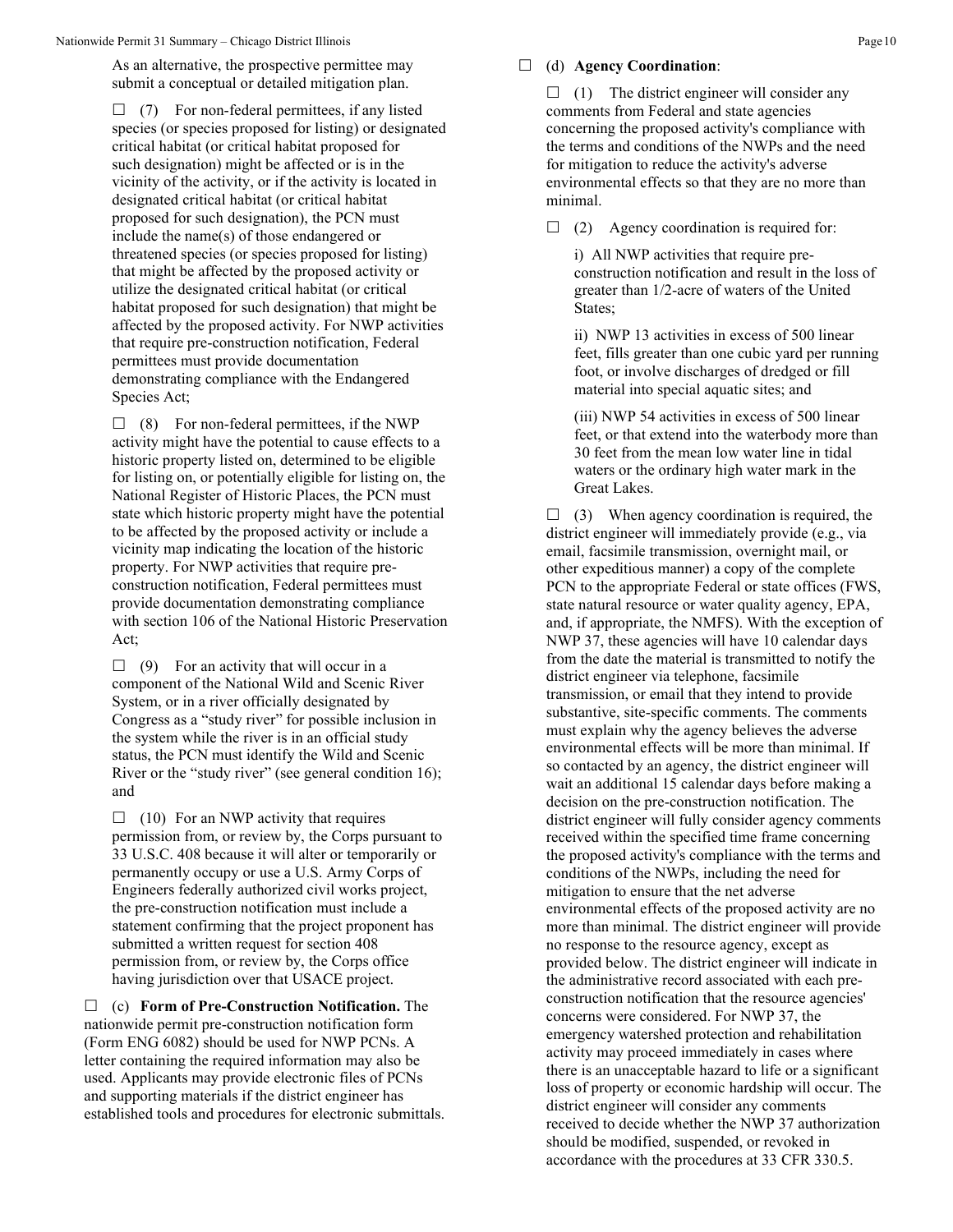### Nationwide Permit 31 Summary – Chicago District Illinois **Page 11**  $\frac{1}{2}$

 $\Box$  (4) In cases of where the prospective permittee is not a Federal agency, the district engineer will provide a response to NMFS within 30 calendar days of receipt of any Essential Fish Habitat conservation recommendations, as required by section 305(b)(4)(B) of the Magnuson-Stevens Fishery Conservation and Management Act.

 $\Box$  (5) Applicants are encouraged to provide the Corps with either electronic files or multiple copies of pre-construction notifications to expedite agency coordination.

# **C. District Engineer's Decision**

 $\Box$  1. In reviewing the PCN for the proposed activity, the district engineer will determine whether the activity authorized by the NWP will result in more than minimal individual or cumulative adverse environmental effects or may be contrary to the public interest. If a project proponent requests authorization by a specific NWP, the district engineer should issue the NWP verification for that activity if it meets the terms and conditions of that NWP, unless he or she determines, after considering mitigation, that the proposed activity will result in more than minimal individual and cumulative adverse effects on the aquatic environment and other aspects of the public interest and exercises discretionary authority to require an individual permit for the proposed activity. For a linear project, this determination will include an evaluation of the single and complete crossings of waters of the United States that require PCNs to determine whether they individually satisfy the terms and conditions of the NWP(s), as well as the cumulative effects caused by all of the crossings of waters of the United States authorized by NWP. If an applicant requests a waiver of an applicable limit, as provided for in NWPs 13, 36, or 54, the district engineer will only grant the waiver upon a written determination that the NWP activity will result in only minimal individual and cumulative adverse environmental effects.

 $\Box$  2. When making minimal adverse environmental effects determinations the district engineer will consider the direct and indirect effects caused by the NWP activity. He or she will also consider the cumulative adverse environmental effects caused by activities authorized by NWP and whether those cumulative adverse environmental effects are no more than minimal. The district engineer will also consider site specific factors, such as the environmental setting in the vicinity of the NWP activity, the type of resource that will be affected by the NWP activity, the functions provided by the aquatic resources that will be affected by the NWP activity, the degree or magnitude to which the aquatic resources perform those functions, the extent that aquatic resource functions will be lost as a result of the NWP activity (e.g., partial or complete loss), the duration of the adverse effects (temporary or permanent), the importance of the aquatic resource functions to the region (e.g., watershed or ecoregion), and mitigation required by the district engineer. If an appropriate functional or condition assessment method is available and practicable to use, that assessment method may be used by the district engineer to assist in the minimal adverse environmental effects determination. The district engineer may add case-specific special conditions to the NWP authorization to address site-specific environmental concerns.

 $\Box$  3. If the proposed activity requires a PCN and will result in a loss of greater than 1/10-acre of wetlands or 3/100 acre of stream bed, the prospective permittee should submit a mitigation proposal with the PCN. Applicants may also propose compensatory mitigation for NWP activities with smaller impacts, or for impacts to other types of waters. The district engineer will consider any proposed compensatory mitigation or other mitigation measures the applicant has included in the proposal in determining whether the net adverse environmental effects of the proposed activity are no more than minimal. The compensatory mitigation proposal may be either conceptual or detailed. If the district engineer determines that the activity complies with the terms and conditions of the NWP and that the adverse environmental effects are no more than minimal, after considering mitigation, the district engineer will notify the permittee and include any activity-specific conditions in the NWP verification the district engineer deems necessary. Conditions for compensatory mitigation requirements must comply with the appropriate provisions at [33 CFR 332.3\(](https://www.federalregister.gov/select-citation/2021/01/13/33-CFR-332.3)k). The district engineer must approve the final mitigation plan before the permittee commences work in waters of the United States, unless the district engineer determines that prior approval of the final mitigation plan is not practicable or not necessary to ensure timely completion of the required compensatory mitigation. If the prospective permittee elects to submit a compensatory mitigation plan with the PCN, the district engineer will expeditiously review the proposed compensatory mitigation plan. The district engineer must review the proposed compensatory mitigation plan within 45 calendar days of receiving a complete PCN and determine whether the proposed mitigation would ensure that the NWP activity results in no more than minimal adverse environmental effects. If the net adverse environmental effects of the NWP activity (after consideration of the mitigation proposal) are determined by the district engineer to be no more than minimal, the district engineer will provide a timely written response to the applicant. The response will state that the NWP activity can proceed under the terms and conditions of the NWP, including any activity-specific conditions added to the NWP authorization by the district engineer.

 $\Box$  4. If the district engineer determines that the adverse environmental effects of the proposed activity are more than minimal, then the district engineer will notify the applicant either: (a) That the activity does not qualify for authorization under the NWP and instruct the applicant on the procedures to seek authorization under an individual permit; (b) that the activity is authorized under the NWP subject to the applicant's submission of a mitigation plan that would reduce the adverse environmental effects so that they are no more than minimal; or (c) that the activity is authorized under the NWP with specific modifications or conditions. Where the district engineer determines that mitigation is required to ensure no more than minimal adverse environmental effects, the activity will be authorized within the 45-day PCN period (unless additional time is required to comply with general conditions 18, 20, and/or 31), with activity-specific conditions that state the mitigation requirements. The authorization will include the necessary conceptual or detailed mitigation plan or a requirement that the applicant submit a mitigation plan that would reduce the adverse environmental effects so that they are no more than minimal.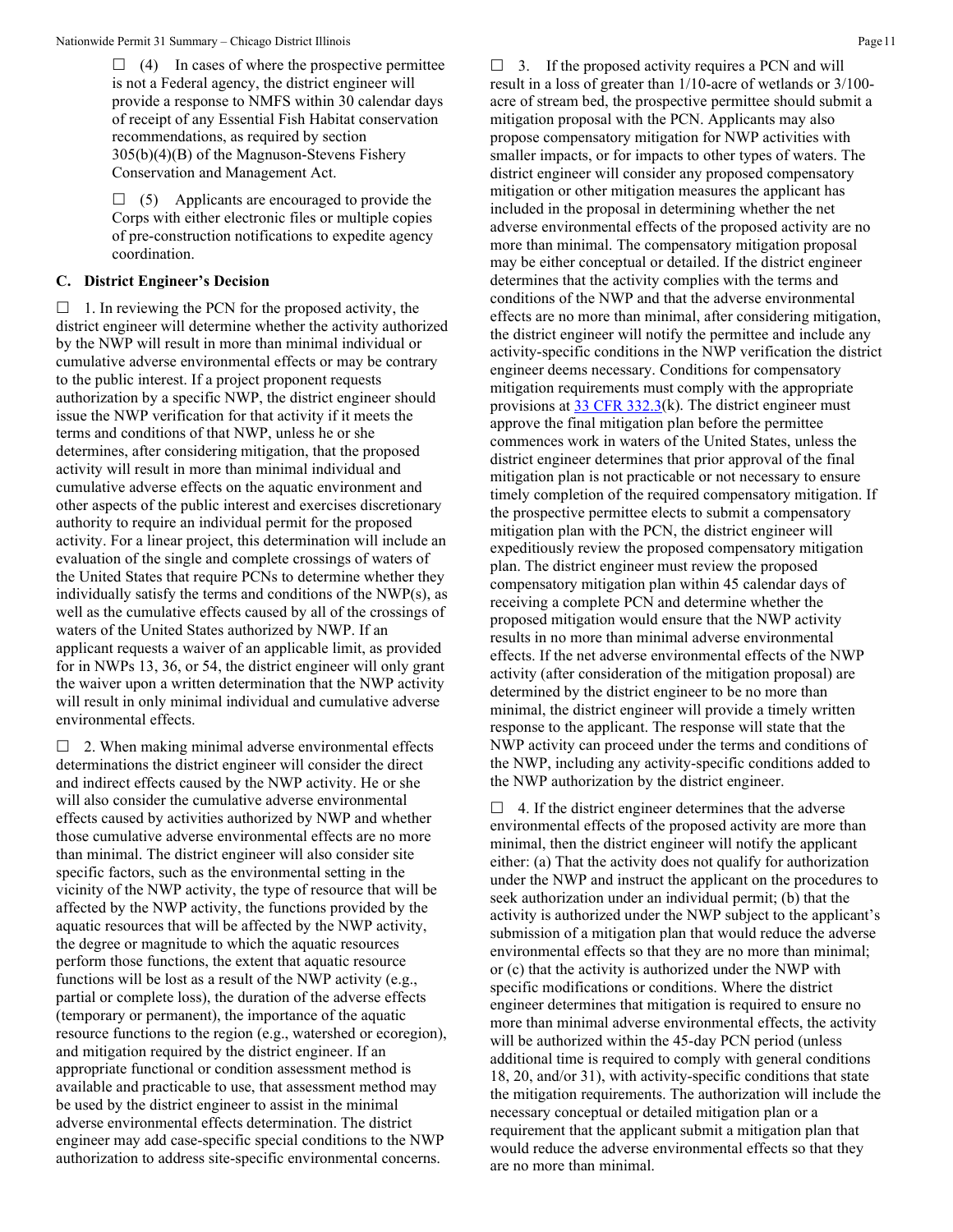When compensatory mitigation is required, no work in waters of the United States may occur until the district engineer has approved a specific mitigation plan or has determined that prior approval of a final mitigation plan is not practicable or not necessary to ensure timely completion of the required compensatory mitigation.

# D. **Further Information**

1. District engineers have authority to determine if an activity complies with the terms and conditions of an NWP.

2. NWPs do not obviate the need to obtain other federal, state, or local permits, approvals, or authorizations required by law.

3. NWPs do not grant any property rights or exclusive privileges.

4. NWPs do not authorize any injury to the property or rights of others.

5. NWPs do not authorize interference with any existing or proposed Federal project (see general condition 31).

# E. **Definitions**

**Best management practices (BMPs)**: Policies, practices, procedures, or structures implemented to mitigate the adverse environmental effects on surface water quality resulting from development. BMPs are categorized as structural or nonstructural.

**Compensatory mitigation**: The restoration (re-establishment or rehabilitation), establishment (creation), enhancement, and/or in certain circumstances preservation of aquatic resources for the purposes of offsetting unavoidable adverse impacts which remain after all appropriate and practicable avoidance and minimization has been achieved.

**Currently serviceable**: Useable as is or with some maintenance, but not so degraded as to essentially require reconstruction.

**Direct effects**: Effects that are caused by the activity and occur at the same time and place.

**Discharge**: The term "discharge" means any discharge of dredged or fill material into waters of the United States.

**Ecological reference:** A model used to plan and design an aquatic habitat and riparian area restoration, enhancement, or establishment activity under NWP 27. An ecological reference may be based on the structure, functions, and dynamics of an aquatic habitat type or a riparian area type that currently exists in the region where the proposed NWP 27 activity is located. Alternatively, an ecological reference may be based on a conceptual model for the aquatic habitat type or riparian area type to be restored, enhanced, or established as a result of the proposed NWP 27 activity. An ecological reference takes into account the range of variation of the aquatic habitat type or riparian area type in the region.

**Enhancement**: The manipulation of the physical, chemical, or biological characteristics of an aquatic resource to heighten, intensify, or improve a specific aquatic resource function(s). Enhancement results in the gain of selected aquatic resource function(s), but may also lead to a decline in other aquatic resource function(s). Enhancement does not result in a gain in aquatic resource area.

**Establishment (creation):** The manipulation of the physical, chemical, or biological characteristics present to develop an aquatic resource that did not previously exist at an upland site. Establishment results in a gain in aquatic resource area.

**High Tide Line**: The line of intersection of the land with the water's surface at the maximum height reached by a rising tide. The high tide line may be determined, in the absence of actual data, by a line of oil or scum along shore objects, a more or less continuous deposit of fine shell or debris on the foreshore or berm, other physical markings or characteristics, vegetation lines, tidal gages, or other suitable means that delineate the general height reached by a rising tide. The line encompasses spring high tides and other high tides that occur with periodic frequency but does not include storm surges in which there is a departure from the normal or predicted reach of the tide due to the piling up of water against a coast by strong winds such as those accompanying a hurricane or other intense storm.

**Historic Property**: Any prehistoric or historic district, site (including archaeological site), building, structure, or other object included in, or eligible for inclusion in, the National Register of Historic Places maintained by the Secretary of the Interior. This term includes artifacts, records, and remains that are related to and located within such properties. The term includes properties of traditional religious and cultural importance to an Indian tribe or Native Hawaiian organization and that meet the National Register criteria (36 CFR part 60).

**Independent utility**: A test to determine what constitutes a single and complete non-linear project in the Corps Regulatory Program. A project is considered to have independent utility if it would be constructed absent the construction of other projects in the project area. Portions of a multi-phase project that depend upon other phases of the project do not have independent utility. Phases of a project that would be constructed even if the other phases were not built can be considered as separate single and complete projects with independent utility.

**Indirect effects**: Effects that are caused by the activity and are later in time or farther removed in distance, but are still reasonably foreseeable.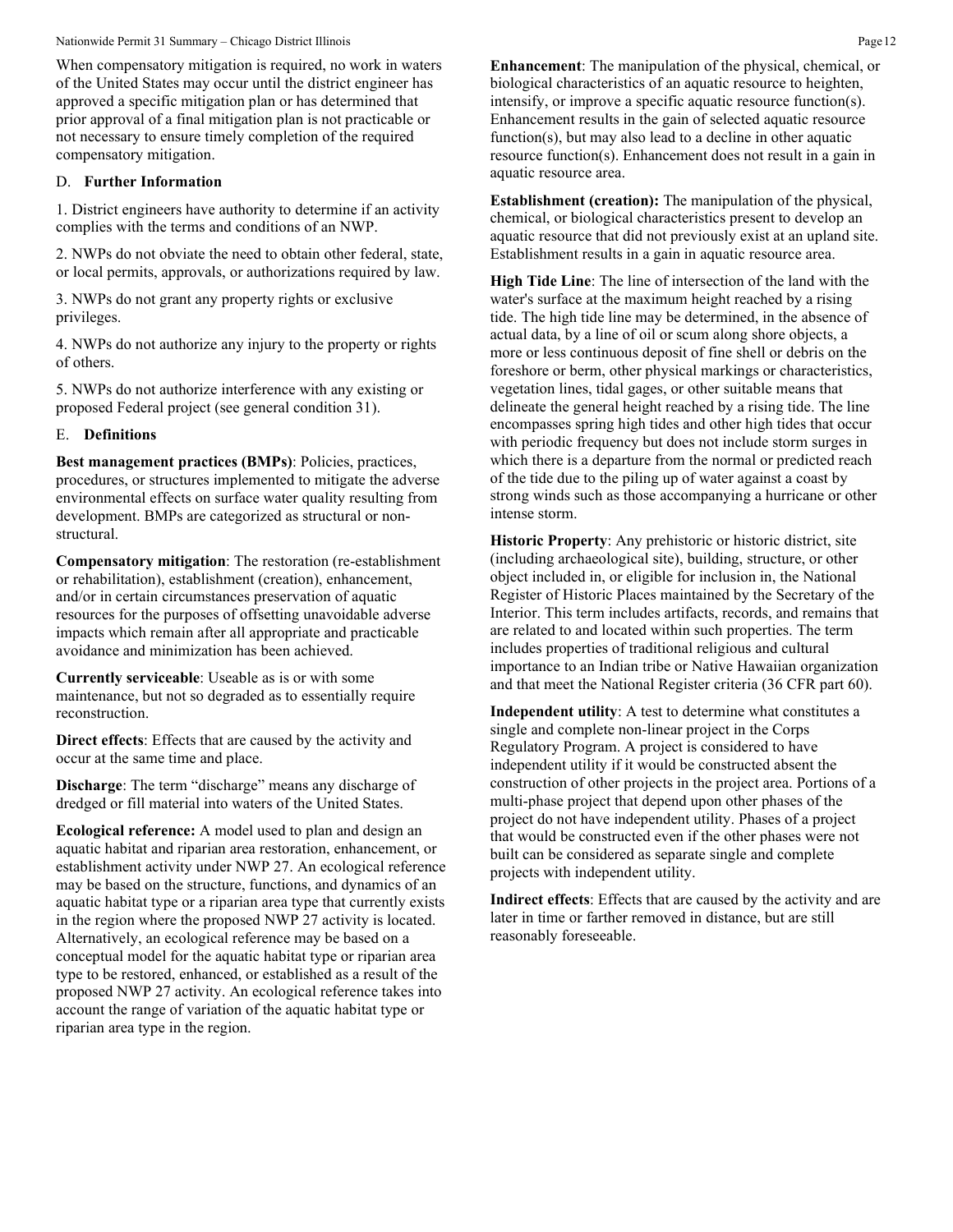**Loss of waters of the United States**: Waters of the United States that are permanently adversely affected by filling, flooding, excavation, or drainage because of the regulated activity. The loss of stream bed includes the acres of stream bed that are permanently adversely affected by filling or excavation because of the regulated activity. Permanent adverse effects include permanent discharges of dredged or fill material that change an aquatic area to dry land, increase the bottom elevation of a waterbody, or change the use of a waterbody. The acreage of loss of waters of the United States is a threshold measurement of the impact to jurisdictional waters for determining whether a project may qualify for an NWP; it is not a net threshold that is calculated after considering compensatory mitigation that may be used to offset losses of aquatic functions and services. Waters of the United States temporarily filled, flooded, excavated, or drained, but restored to pre-construction contours and elevations after construction, are not included in the measurement of loss of waters of the United States. Impacts resulting from activities that do not require Department of the Army authorization, such as activities eligible for exemptions under section 404(f) of the Clean Water Act, are not considered when calculating the loss of waters of the United States.

**Navigable waters:** Waters subject to section 10 of the Rivers and Harbors Act of 1899. These waters are defined at 33 CFR part 329.

**Non-tidal wetland**: A non-tidal wetland is a wetland that is not subject to the ebb and flow of tidal waters. Non-tidal wetlands contiguous to tidal Start Printed Page 57394waters are located landward of the high tide line (i.e., spring high tide line).

**Open water:** For purposes of the NWPs, an open water is any area that in a year with normal patterns of precipitation has water flowing or standing above ground to the extent that an ordinary high water mark can be determined. Aquatic vegetation within the area of flowing or standing water is either non-emergent, sparse, or absent. Vegetated shallows are considered to be open waters. Examples of "open waters" include rivers, streams, lakes, and ponds.

**Ordinary High Water Mark**: The term ordinary high water mark means that line on the shore established by the fluctuations of water and indicated by physical characteristics such as a clear, natural line impressed on the bank, shelving, changes in the character of soil, destruction of terrestrial vegetation, the presence of litter and debris, or other appropriate means that consider the characteristics of the surrounding areas.

**Perennial stream**: A perennial stream has surface water flowing continuously year-round during a typical year.

**Practicable:** Available and capable of being done after taking into consideration cost, existing technology, and logistics in light of overall project purposes.

**Pre-construction notification:** A request submitted by the project proponent to the Corps for confirmation that a particular activity is authorized by nationwide permit. The request may be a permit application, letter, or similar document that includes information about the proposed work and its anticipated environmental effects. Pre-construction notification may be required by the terms and conditions of a nationwide permit, or by regional conditions. A preconstruction notification may be voluntarily submitted in cases where pre-construction notification is not required and the project proponent wants confirmation that the activity is authorized by nationwide permit.

**Preservation**: The removal of a threat to, or preventing the decline of, aquatic resources by an action in or near those aquatic resources. This term includes activities commonly associated with the protection and maintenance of aquatic resources through the implementation of appropriate legal and physical mechanisms. Preservation does not result in a gain of aquatic resource area or functions.

**Re-establishment**: The manipulation of the physical, chemical, or biological characteristics of a site with the goal of returning natural/historic functions to a former aquatic resource. Re-establishment results in rebuilding a former aquatic resource and results in a gain in aquatic resource area and functions.

**Rehabilitation**: The manipulation of the physical, chemical, or biological characteristics of a site with the goal of repairing natural/historic functions to a degraded aquatic resource. Rehabilitation results in a gain in aquatic resource function, but does not result in a gain in aquatic resource area.

**Restoration**: The manipulation of the physical, chemical, or biological characteristics of a site with the goal of returning natural/historic functions to a former or degraded aquatic resource. For the purpose of tracking net gains in aquatic resource area, restoration is divided into two categories: Reestablishment and rehabilitation.

**Riffle and pool complex**: Riffle and pool complexes are special aquatic sites under the 404(b)(1) Guidelines. Riffle and pool complexes sometimes characterize steep gradient sections of streams. Such stream sections are recognizable by their hydraulic characteristics. The rapid movement of water over a course substrate in riffles results in a rough flow, a turbulent surface, and high dissolved oxygen levels in the water. Pools are deeper areas associated with riffles. A slower stream velocity, a streaming flow, a smooth surface, and a finer substrate characterize pools.

**Riparian areas**: Riparian areas are lands next to streams, lakes, and estuarine-marine shorelines. Riparian areas are transitional between terrestrial and aquatic ecosystems, through which surface and subsurface hydrology connects riverine, lacustrine, estuarine, and marine waters with their adjacent wetlands, non-wetland waters, or uplands. Riparian areas provide a variety of ecological functions and services and help improve or maintain local water quality. (See general condition 23.)